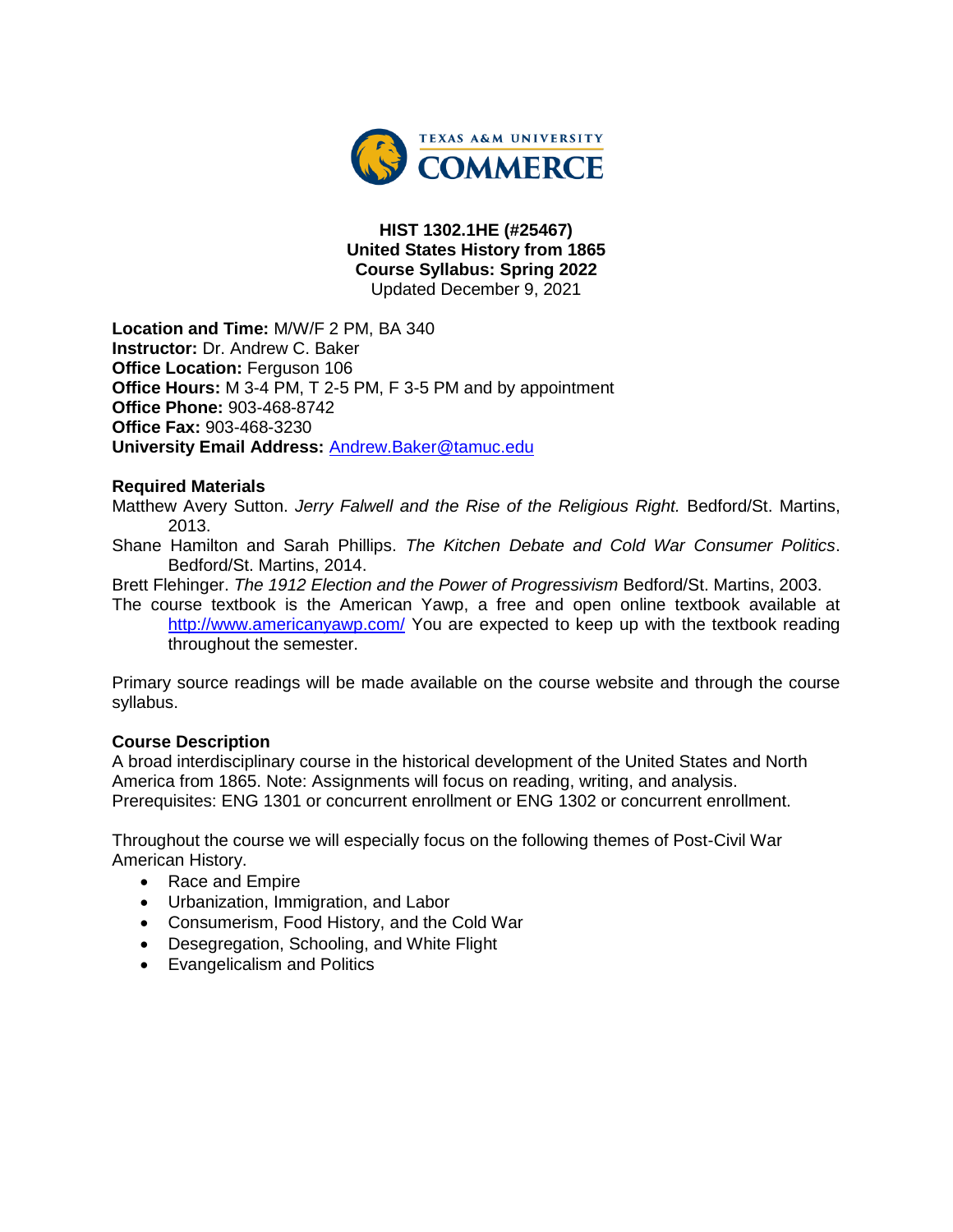# **Student Learning Outcomes**

- 1. Students will be able to analyze, evaluate, or solve problems when given a set of circumstances, data, texts, or art.
- 2. In written, oral, and/or visual communication, A&M-Commerce students will communicate in a manner appropriate to audience and occasion, with an evident message and organizational structure.
- 3. Students will understand and practice academic honesty.
- 4. Students will demonstrate an understanding of societal and/or civic issues.

# **COURSE OVERVIEW**

# **Instructional Methods**

This instructional format for this class is in-person, web-enhanced. We will hold course meetings in our assigned classroom (BA 340) from 2-2:50 PM Monday, Wednesday, and Friday except where indicated in the course schedule. These course meetings will consist of interactive lectures, discussions, and project presentations. These course meetings will not be recorded. Remote attendance will not be offered. Additional course materials will be available asynchronously through D2L under the content tab. The course schedule is organized by day, with readings, assignments, quizzes, and exams being due by class time on the day indicated in the syllabus.

In the event of a campus closure, class meetings will move to Zoom (facilitated through D2L) at the standard class time. In the event of a cancelled class meeting for which an alternate Zoom meeting is not possible, the instructor will create a discussion post based on the day's topic to serve as an alternate assignment for affected students.

Frequent, clear communication is essential to students doing well in this course. I strive to be flexible and understanding in meeting student needs. Please contact me with any questions or concerns. I am available to meet with students to discuss class content, expectations, and other relevant topics through virtual (zoom) or in-person office hours (M 3-4 PM, T 2-5 PM, F 3-5 PM and by appointment).

### **Grading**

Final grades in this course will be based on the following scale:

| $A = 90\% - 100\%$ |  |
|--------------------|--|
|--------------------|--|

- $B = 80\% 89\%$
- $C = 70\% 79\%$
- $D = 60\% 69\%$
- $F = 59%$  or Below

#### **Assessment**

| Assignment                 | Points |
|----------------------------|--------|
| Position Papers 5 x 150    | 750    |
| Presentations              | 100    |
| Watergate                  | 50     |
| <b>Class Participation</b> | 100    |
| Total                      | 1000   |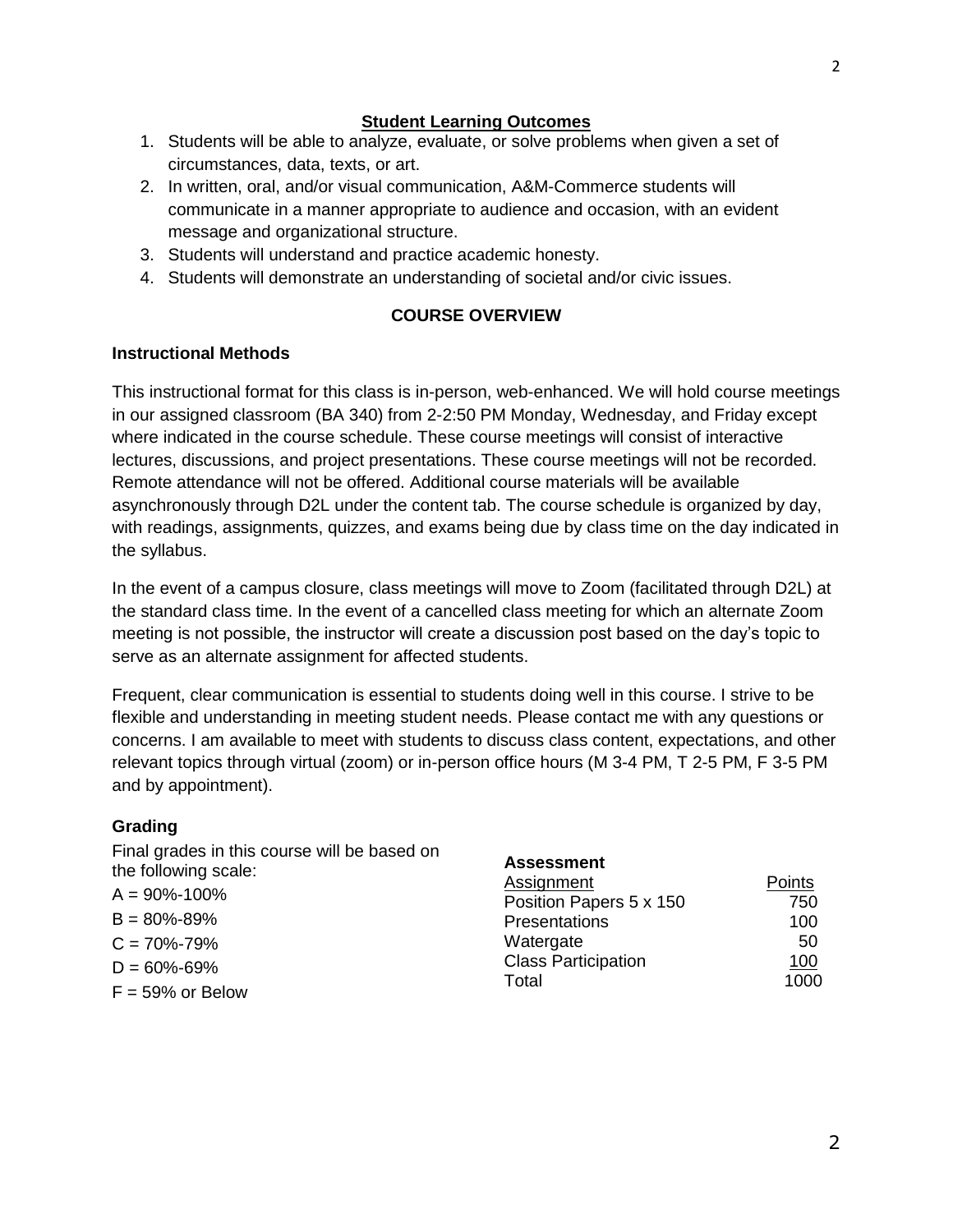# **Course Schedule**

| January 12  | Course Introduction                                                                                                             |
|-------------|---------------------------------------------------------------------------------------------------------------------------------|
| Unit 1:     | <b>Empire</b>                                                                                                                   |
| January 14  | <b>The 1890s</b>                                                                                                                |
| January 17  | No Class (Martin Luther King Jr. Day)                                                                                           |
| January 19  | Civilization and Savagery<br>Read: Richard Pratt (online)                                                                       |
| January 21  | Civilization and Savagery<br>Read: Ida B. Wells, "Lynch Law in America" (online)                                                |
| January 24  | The US in a World of Empires<br>Read: Yawp: Chapter 19                                                                          |
| January 26  | Debate: Annexing the Philippines                                                                                                |
| January 28  | Debate: Annexing the Philippines                                                                                                |
| January 31  | Debate: Statements from the Audience                                                                                            |
| February 2  | Vote and debriefing<br>Paper 1 due                                                                                              |
| Unit 2      | 1912                                                                                                                            |
| February 4  | Progressive America                                                                                                             |
| February 7  | Industrialization                                                                                                               |
|             | Read: Carnegie, Gospel of Wealth (online) and Lloyd (online)<br>Yawp: Chapter 16                                                |
| February 9  | Progressivism                                                                                                                   |
|             | Read: Thomas O'Donnell (online) and Riordon, Plunkitt of Tammany Hall,<br>Page 3-10, 167-183 (Google Books)<br>Yawp: Chapter 18 |
| February 11 | In-Class Planning Day                                                                                                           |
|             | Read: Flehinger, Part 1                                                                                                         |
| February 14 | Debate 1: The Trust Problem                                                                                                     |
|             | Read: Flehinger, Part 2                                                                                                         |
| February 16 | Debate 2: Business, Politics, and Corruption                                                                                    |
|             | Read: Flehinger, Part 2                                                                                                         |
| February 18 | Debate 3: Audience Questions                                                                                                    |
| February 21 | Vote and Debriefing                                                                                                             |
|             | Paper 2 Due                                                                                                                     |
|             |                                                                                                                                 |
| February 23 | Interlude: From 1912 to 1945                                                                                                    |
| Unit 3:     | <b>Containment and Consumerism</b>                                                                                              |
| February 25 | Cold War Introduction                                                                                                           |
|             | Yawp: Chapter 25 and Yawp: Chapter 26                                                                                           |
| February 28 | <b>Kitchen Debate</b>                                                                                                           |
|             | Read: H&P 1-11, Document Section 1                                                                                              |
| March 2     | <b>Consumers and Consensus</b>                                                                                                  |
|             | Read: H&P 11-17, Document Section 2                                                                                             |
| March 4     | An Easier Life for our Housewives                                                                                               |
|             | Read: H&P 17-24, Document Section 3                                                                                             |
| March 7     | Down on the Farm                                                                                                                |
|             | Read: H&P 24-32, Document Section 4                                                                                             |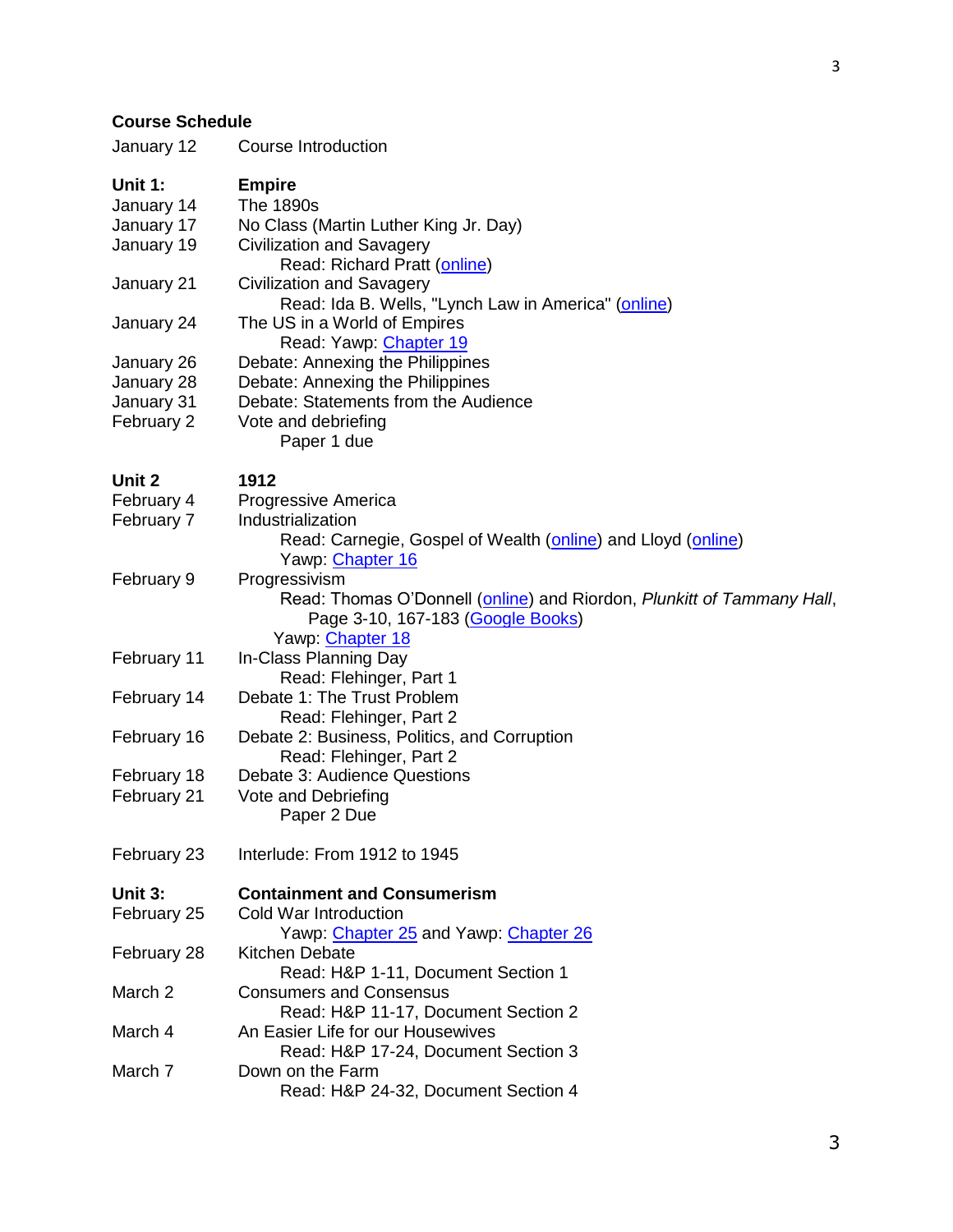| March 9<br>March 11: | Paper 3 Due<br><b>Cold War Potluck</b>                                                                                                                                                                             |
|----------------------|--------------------------------------------------------------------------------------------------------------------------------------------------------------------------------------------------------------------|
| March 14             | <b>Spring Break</b>                                                                                                                                                                                                |
| March 16             | <b>Spring Break</b>                                                                                                                                                                                                |
| March 18             | <b>Spring Break</b>                                                                                                                                                                                                |
| Interlude            | <b>Cars in America</b>                                                                                                                                                                                             |
| March 21             | Cities and Transportation                                                                                                                                                                                          |
| March 23             | The Great Experiment                                                                                                                                                                                               |
| Unit 4:              | <b>Race in Dallas</b>                                                                                                                                                                                              |
| March 25             | <b>National Civil Rights Movement</b>                                                                                                                                                                              |
| March 28             | <b>Desegregating Dallas</b><br>Read: Brian D. Behnken, "The 'Dallas Way': Protest, Response, and the<br>Civil Rights Experience in Big D and Beyond," Southwestern<br>Historical Quarterly 111 (July, 2007), 1-29. |
| March 30             | <b>Desegregating Dallas</b><br>Watch: Dallas at the Crossroads (youtube)                                                                                                                                           |
| April 1              | No Class – Research Day                                                                                                                                                                                            |
| April 4              | <b>Integrating Dallas</b><br>In-class examination of Tasby                                                                                                                                                         |
| April 6              | <b>Integrating Dallas</b><br>Read: Gerald McCorkle, "Busing Comes to Dallas Schools,"<br>Southwestern Historical Quarterly 111 (January 2008), 305-33                                                              |
| April 8              | <b>Integrating Dallas</b><br>Read: Discuss-identified Student Primary Sources                                                                                                                                      |
| April 11             | <b>Dallas Decisions</b><br>Paper 4 Due                                                                                                                                                                             |
| April 13             | Catch-up Day                                                                                                                                                                                                       |
| Unit 5               | <b>Evangelicals and Politics</b>                                                                                                                                                                                   |
| April 15             | 1960s+70s cultural politics<br>Yawp: Chapter 28 and Chapter 29                                                                                                                                                     |
| April 18             | Race and Religion<br>Read: Sutton, Part 1 and Document Sections 1-2                                                                                                                                                |
| April 20             | God in the Schools and Family<br>Read: Sutton, Document Sections 3-4                                                                                                                                               |
| April 22             | Evangelicals, Walmart, and Chick-fil-a                                                                                                                                                                             |
| April 25             | Jimmy Carter and Evangelicals<br>Read: Carter at NYC (here) and at Salt Lake (here)<br>Read: Sutton, Documents 22-24                                                                                               |
| April 27             | Ronald Reagan and Evangelicals<br>Read: Sutton, Documents 25-26                                                                                                                                                    |
| April 29             | Decision Day - Carter or Reagan<br>Paper 5 Due                                                                                                                                                                     |
| <b>Epilogue</b>      | Watergate                                                                                                                                                                                                          |
| May 2                | <b>In-Class Documents</b>                                                                                                                                                                                          |
| May 4                | In-Class Documents                                                                                                                                                                                                 |
| May 6                | Submission due by end of class                                                                                                                                                                                     |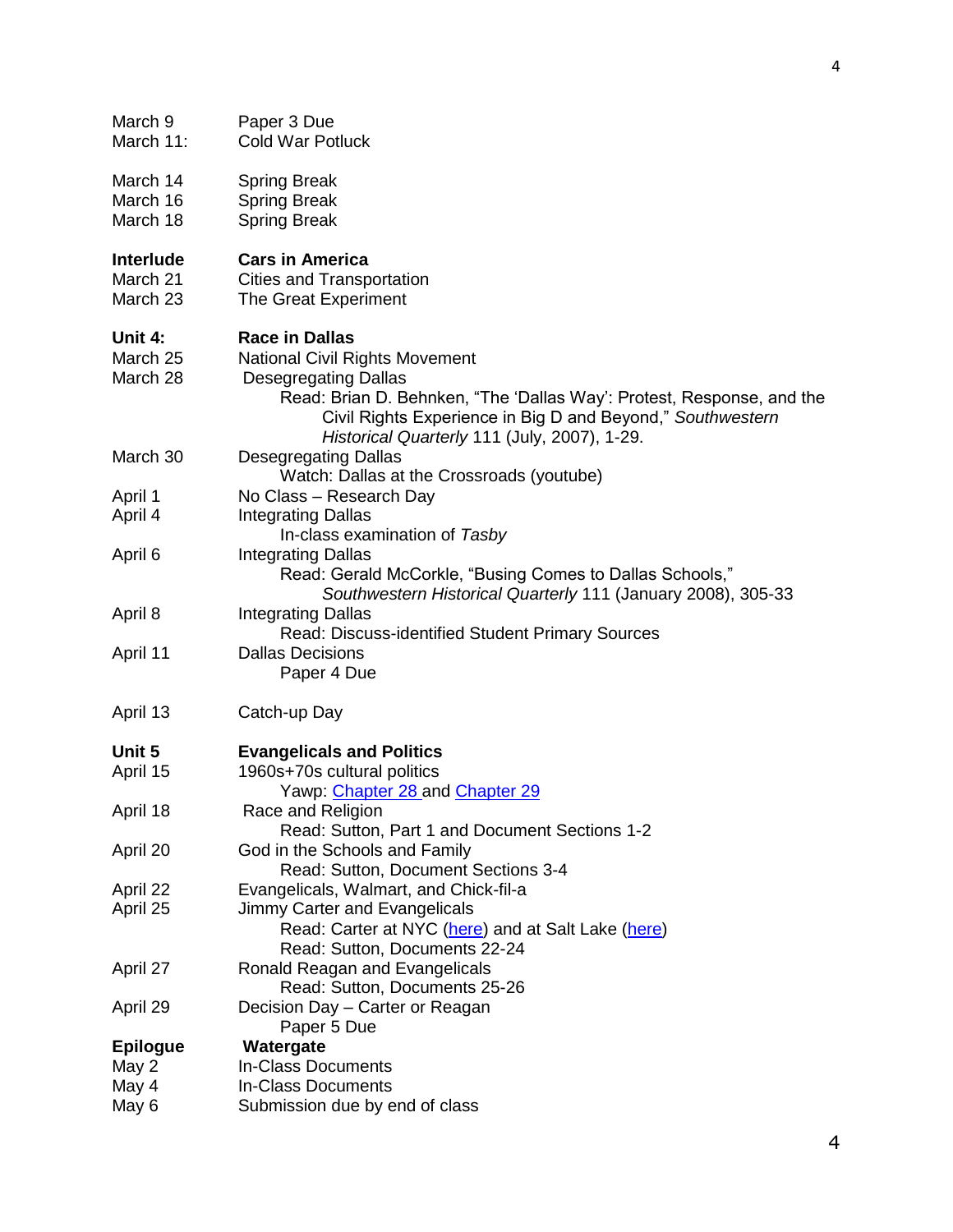#### **Student Expectations**

#### **Collaboration**

Do not let the fear of committing plagiarism scare you away from genuine intellectual engagement and discussion with your colleagues. The best ideas will come out of such collaborative engagement, both during and outside of class. This type of collaboration should lead you to produce superior **individually written** papers.

#### Position Papers (SLO 1,2,4)

Over the course of the semester, each student will write five, 3-4 page position papers related to each of the five course units. While each paper will have a distinct prompt and source requirements, all will require students to draw on and appropriately cite course readings to form historically grounded arguments. See the course writing guide for more details on formatting and style. Specific instructions for each unit paper will be provided on the unit overview on D2L. You must submit a digital copy to the D2L dropbox in addition to bringing a paper copy to class. These papers will be evaluated for insight, argument, use of evidence, and clarity of presentation—in that order of importance. After receiving their graded paper, students are strongly encouraged to resubmit a digital copy (with word's track changes feature) within a week after receiving their initial grade for regrading.

#### **Presentations**

Over the course of the semester, students will present their arguments and the results of their research to the class. The format of these presentations will vary depending on the unit, but all must demonstrate a depth of research and a commitment to communicating clearly and concisely. Above all, these presentations should not waste the time of your colleagues and professor. The single course grade for presentations will reflect a student's success in all such activities over the course of the semester.

#### Classroom Participation

All students enrolled at the university shall follow the tenets of common decency and acceptable behavior conducive to a positive learning environment. Students are expected to contribute to classroom discussions. Thoughtful participation means more than talking frequently, although this is encouraged. It means demonstrating both a knowledge of and a willingness to think critically about the assigned readings. Students are encouraged to engage not only with the professor and the material, but also with each other where appropriate. Students must remain a respect for their colleagues at all times.

#### **Technology**

All students enrolled at the University shall follow the tenets of common decency and acceptable behavior conducive to a positive learning environment. (See current Student Guidebook*).* Students should also consult the Rules of Netiquette for more information regarding how to interact with students in an online forum: [Netiquette](http://www.albion.com/netiquette/corerules.html)

Some course materials will be posted to the course website, managed through Pearson D2L. To get started with the course, go to [myLeo.](http://www.tamuc.edu/myleo.aspx) <http://www.tamuc.edu/myleo.aspx>

Academic Dishonesty and Plagiarism

Do not engage in any of the following: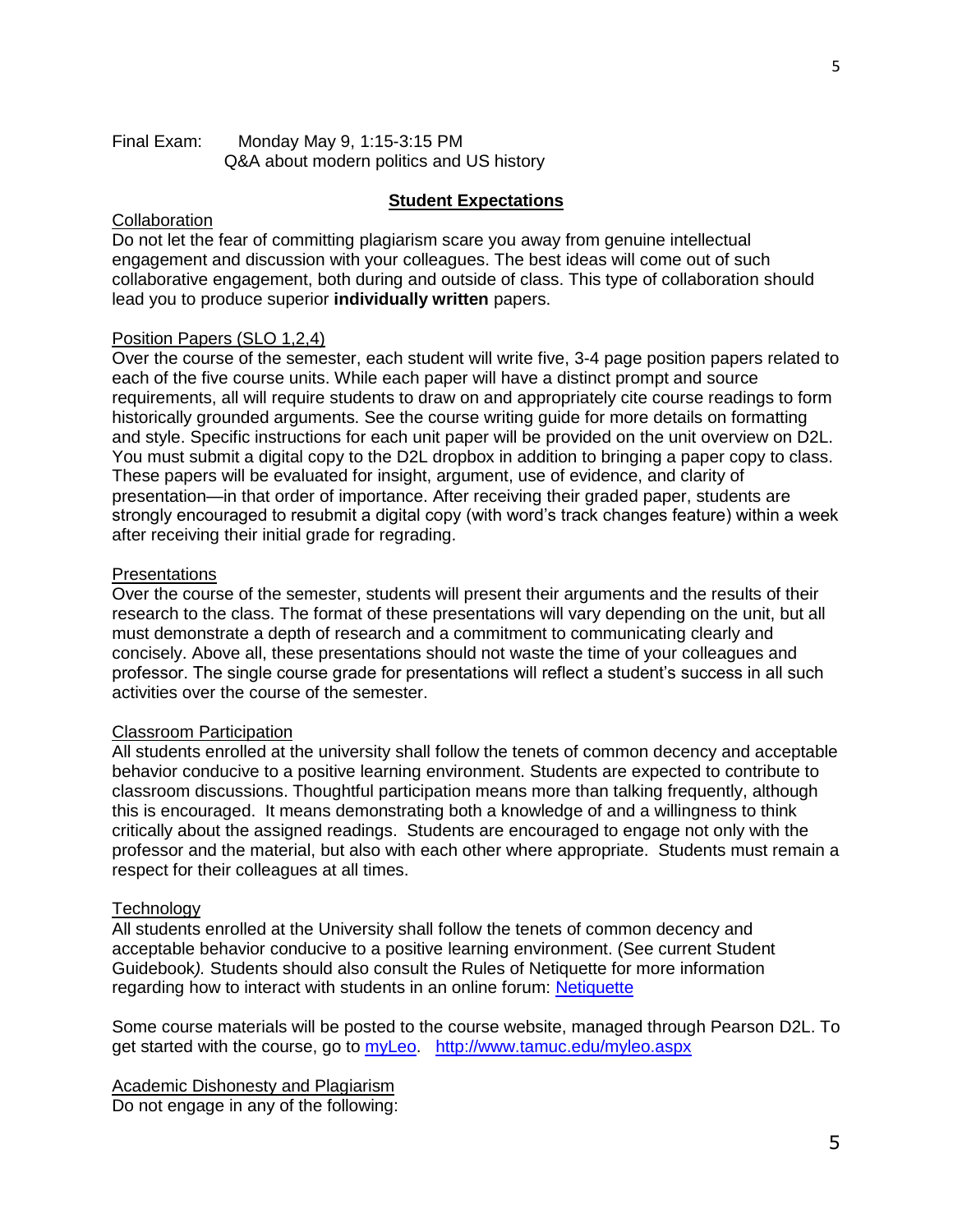- Plagiarism: The adoption or reproduction of ideas, words, statements, images, or works of another person as one's own without proper attribution. This includes selfplagiarism, which occurs when an author submits material or research from a previous academic exercise to satisfy the requirements of another exercise and uses it without proper citation of its reuse.
- Cheating: Using or attempting to use unauthorized materials, information, or study aids in any academic exercise. This includes unapproved collaboration, which occurs when a student works with others on an academic exercise without the express permission of the professor. The term academic exercise includes all forms of work submitted for credit or hours.
- Fabrication: Unauthorized falsification or invention of any information or citation in an academic exercise.

Going online and taking information without proper citations, copying parts of other student's work, creating information for the purposes of making your paper seem more official, or anything involving taking someone else's thoughts or ideas without proper attribution is academic misconduct. If you have a question about an assignment, please come see me to clarify. Any cases of academic misconduct may be reported to university administration for violating the academic honesty requirements in the student handbook. They will also result in failure of the assignment in question and possibly for the course.

The Student Academic Honesty Quiz will be used to evaluate SLO 3.

# **Policies and Procedures**

# Drop/Withdrawal

If you decide that you need to drop or withdrawal from this course, it is your responsibility to complete the necessary paperwork. I will not drop you from the course if you stop attending.

# Electronic Devices

Students are permitted to bring laptop computers to class for the purpose of note taking. Students are NOT permitted, however, to check e-mail, use the internet, complete other assignments, update facebook profiles, or use their computer or cell phone for any purpose other than taking notes unless expressly instructed to by the professor. Please silence your phones when you arrive each day.

# Email Communication

All course communications will come through your university email account. Be sure to check it regularly. You should contact me through my TAMU-C email address (Andrew.Baker@tamuc.edu). I check my email regularly between 8 am and 5 pm Monday – Saturday. I do not check my campus email on Sunday. A failure of planning on your part does not constitute a crisis on my part.

# Attendance

Regular attendance is vital so success in the course. Each unexcused absence after the third will result in a loss of 30 points from a student's participation grade. Only medical and family emergencies and university approved absences will be excused. Normal sickness does no not qualify as an emergency and will only be excused with a doctor's note. Students are expected to obtain class notes from fellow students when absent. Students who show up more than ten minutes late to class will be considered absent for that day. A student who misses a day in which they are to present will have to arrange an alternate assignment with the professor, in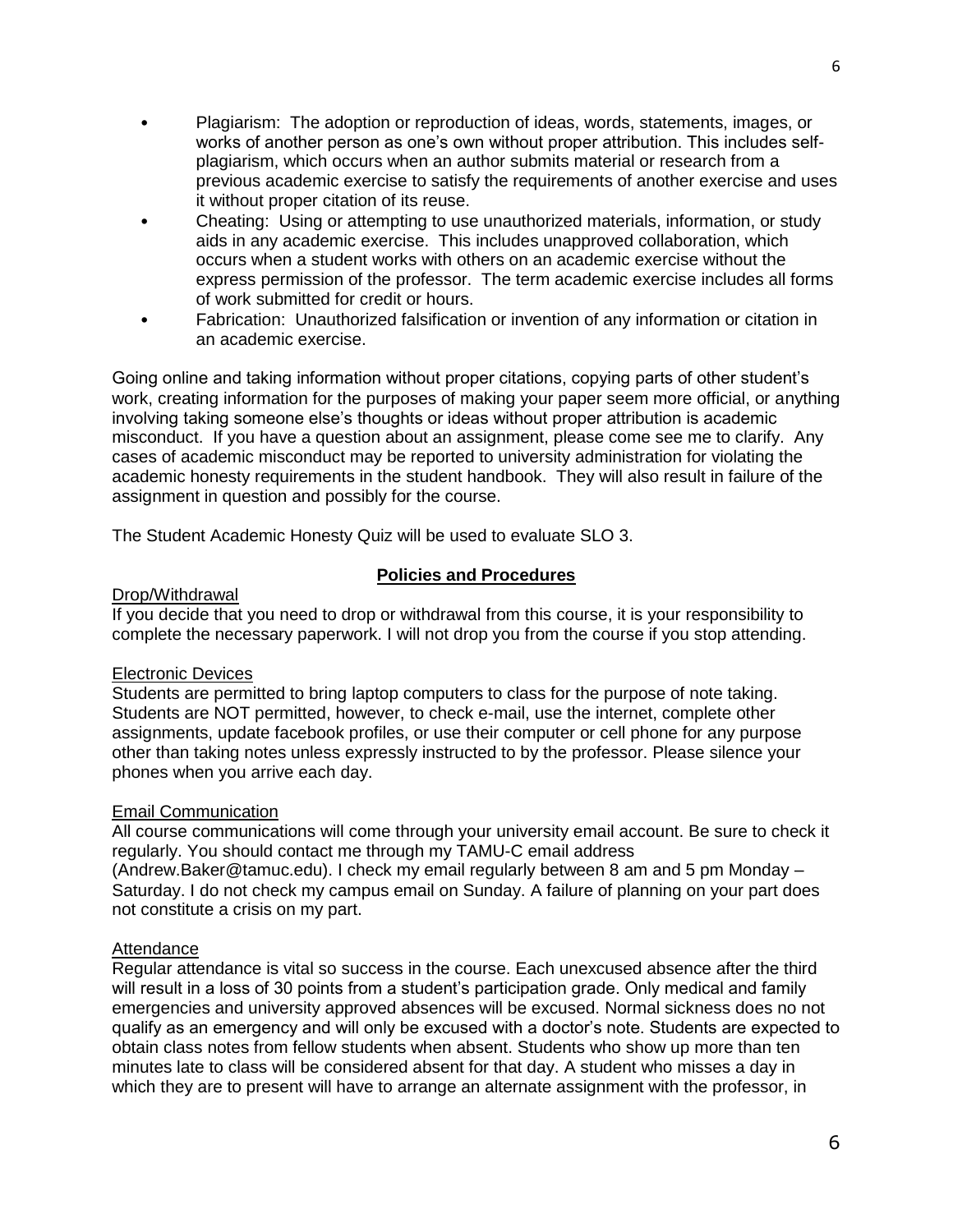advance if possible. Failure to do so will significantly hurt your participation and presentation grades.

# Make-up Work

Position papers will be penalized one letter grade per day late, including weekends, to a maximum penalty of half the points available for the assignment. Students who anticipate university-approved absences must make arrangements to complete the work at an alternate time.

# Syllabus Changes

The syllabus is a plan, not a contract. Circumstances and events, including student progress, may make it necessary for the instructor to modify the syllabus during the semester. Any changes made to the syllabus will be announced as far in advance as is practicable.

# **Counseling Center**

The Counseling Center at A&M-Commerce, located in the Halladay Building, Room 203, offers counseling services, educational programming, and connection to community resources for students. Students have 24/7 access to the Counseling Center's crisis assessment services by calling 903-886-5145. For more information regarding Counseling Center events and confidential services, please visit [www.tamuc.edu/counsel](http://www.tamuc.edu/counsel)

# **Statement on Student Grievances**

Students who have questions or concerns about the Instructor's course policies or the conduct either of the Instructor or a classmate should first consult with the Instructor. In the event of a lack of resolution or satisfaction on the matter, the student may bring their concerns to the head of the History Department, Sharon Kowalsky (Sharon.Kowalsky@tamuc.edu). If this does not result in a satisfactory conclusion to the matter, students may bring the issue to the attention of the Associate Dean of Students per procedures outlined on pp. 15-19 of the Student Guide Book.

# **Students with Disabilities-- ADA Statement**

The Americans with Disabilities Act (ADA) is a federal anti-discrimination statute that provides comprehensive civil rights protection for persons with disabilities. Among other things, this legislation requires that all students with disabilities be guaranteed a learning environment that provides for reasonable accommodation of their disabilities. If you have a disability requiring an accommodation, please contact:

# **Office of Student Disability Resources and Services**

Texas A&M University-Commerce Gee Library- Room 162 Phone (903) 886-5150 or (903) 886-5835 Fax (903) 468-8148 Email: [studentdisabilityservices@tamuc.edu](mailto:studentdisabilityservices@tamuc.edu) Website: [Office of Student Disability Resources and Services](http://www.tamuc.edu/campusLife/campusServices/studentDisabilityResourcesAndServices/) <http://www.tamuc.edu/campusLife/campusServices/studentDisabilityResourcesAndServices/>

Nondiscrimination Notice